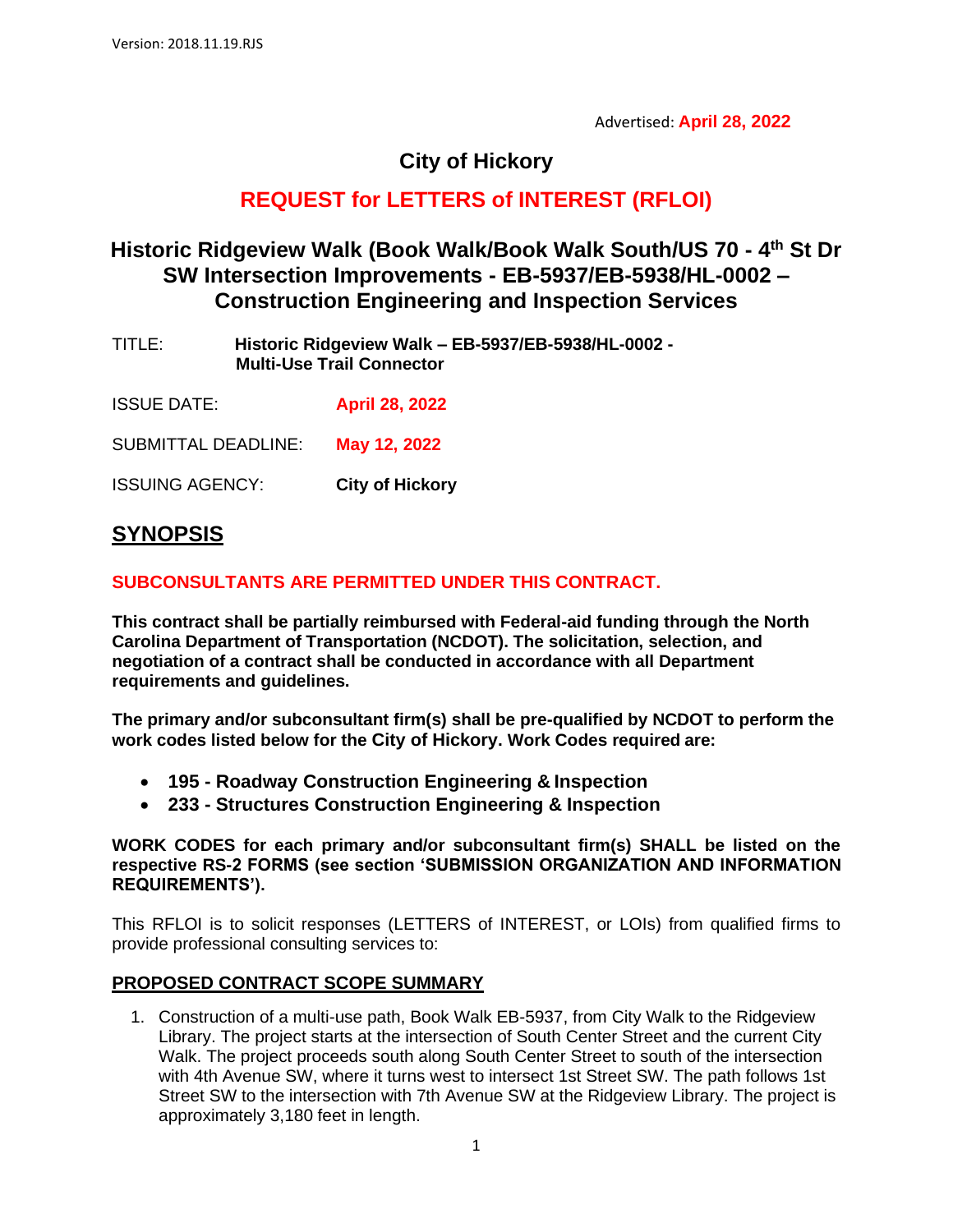- 2. Construction of a multi-use path, Book Walk South EB-5938, from the Ridgeview Library to US 70 and to the Walmart Neighborhood Grocery Store. The project starts at Ridgeview Library at the intersection of 1st Street SW and 7th Avenue SW and follows 7th Avenue SW west to 4th Street SW. The project then follows 4th Street SW south to US 70. The project is approximately 3,160 feet in length.
- 3. Intersection improvements and a pedestrian crossing, HL-0002, at the intersection of US 70 and 4th Street Drive SW. This intersection has high accident rates for vehicles and pedestrians. This project will support EB-5938 which constructs a multi-use path from the Ridgeview Community to the Neighborhood Walmart Grocery Store at US 70 and 4th Street Drive SW.

Projects are directly related and shall be inspected together. Funding is separate, therefore financial activity must be separated.

The City of Hickory is soliciting proposals of a firm/team for the following contract scope of work:

- Roadway Construction Engineering and Inspections
	- o Asphalt Paving
		- Certified QMS Roadway Technician required
		- NCDOT Conventional Density Testing Certification required
	- o Concrete Paving
		- NCDOT Certified Concrete Field Technician required
	- o Landscaping
	- o Utilities
- Structures Construction Engineering and Inspections
	- o Custom built pedestrian bridge.
- Contract administration in compliance with all rules, regulations, andprocedures required for federal aid funded projects

LOIs should be submitted in .pdf format using software such as Adobe, CutePDF PDF Writer, Docudesk deskPDF, etc.

### LOIs SHALL be received **BY MAIL, OR HAND-DELIVERY no later than 3:00 p.m. on May 12, 2022.**

**The address for mailings is:**

**City of Hickory Yaidee Fox Assistant to the City Manager PO Box 398 Hickory, NC 28603**

**The address for hand-deliveries is: City of Hickory Yaidee Fox Assistant to the City Manager 76 N. Center Street Hickory, NC 28601**

**LOIs received after this deadline will not be considered.**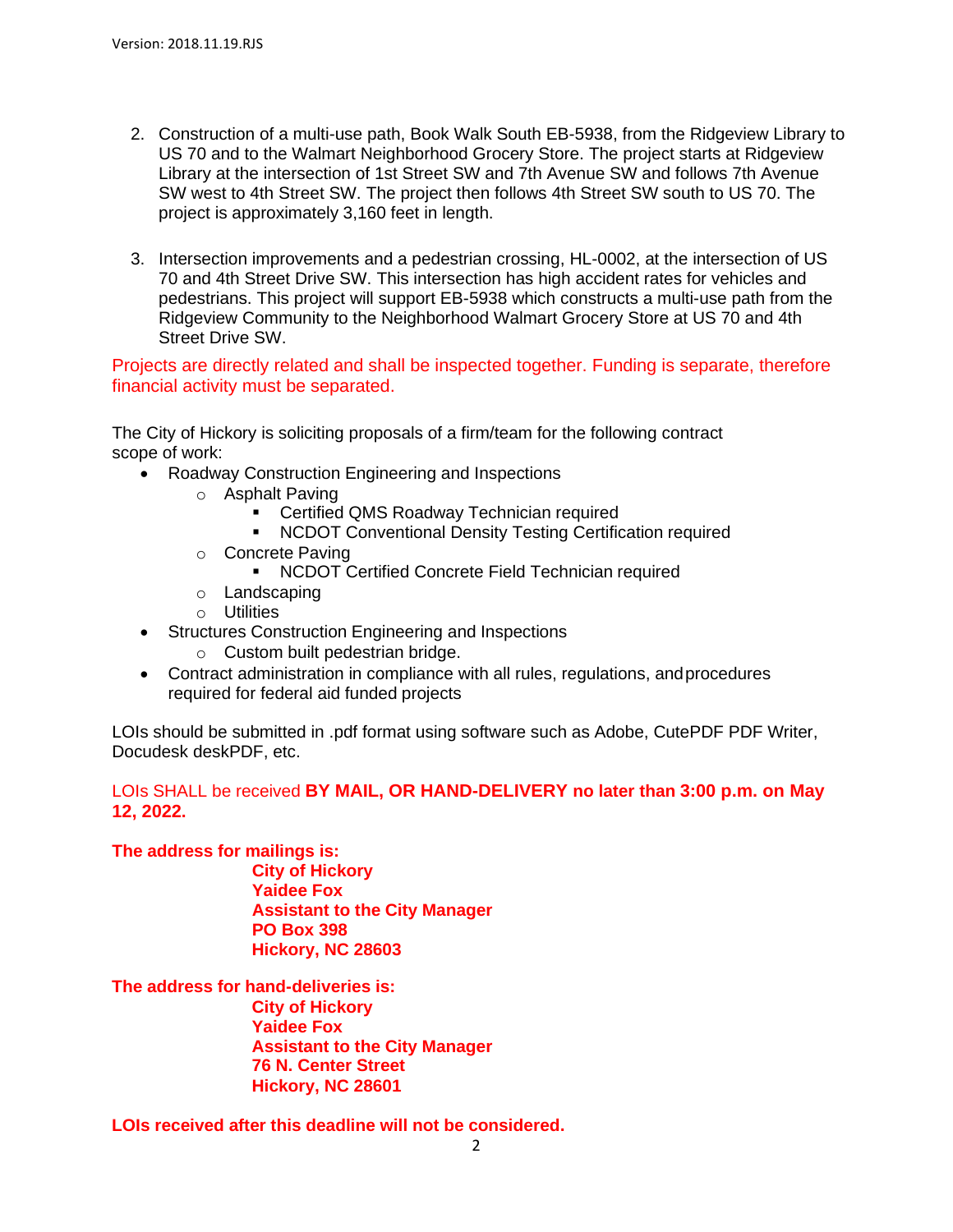Except as provided below, any firm wishing to be considered must be properly registered with the Office of the Secretary of State and with the North Carolina Board of Examiners for Engineers and Surveyors. Any firm proposing to use corporate subsidiaries or subcontractors must include a statement that these companies are properly registered with the North Carolina Board of Examiners for Engineers and Surveyors and/or the NC Board for Licensing of Geologists. The Engineers performing the work and in responsible charge of the work must be registered Professional Engineers in the State of North Carolina and must have a good ethical and professional standing. It will be the responsibility of the selected private firm to verify the registration of any corporate subsidiary or subcontractor prior to submitting a Letter of Interest. Firms which are not providing engineering services need not be registered with the North Carolina Board of Examiners for Engineers and Surveyors. Some of the services being solicited may not require a license. It is the responsibility of each firm to adhere to all laws of the State of North Carolina.

The firm must have the financial ability to undertake the work and assume the liability. The selected firm(s) will be required to furnish proof of Professional Liability insurance coverage in the amount of not less than one million per occurrence (\$1,000,000); three million (\$3,000,000) general aggregate. The term of coverage shall coincide with the dates of the event/contract. The certificate shall provide a 30 day notice of cancellation or material change of coverage to the certificate holders. Policy holder must also list the City of Hickory as additional insured. The firm(s) must have an adequate accounting system to identify costs chargeable to theproject.

# **SCOPE OF WORK**

The **City of Hickory** is soliciting proposals for the services of a firm/team for the contract scope of work which include the following:

- 1 Construction Engineering and Inspection Services are needed for the construction of a multi-use path, Book Walk EB-5937, from City Walk to the Ridgeview Library. The project starts at the intersection of South Center Street and the current City Walk. The project proceeds south along South Center Street to south of the intersection with 4th Avenue SW, where it turns west to intersect 1st Street SW. The path follows 1st Street SW to the intersection with 7th Avenue SW at the Ridgeview Library. The project is approximately 3,180 feet in length.
- 2 Construction Engineering and Inspection Services are needed for the construction of a multi-use path, Book Walk South EB-5938, from the Ridgeview Library to US 70 and to the Walmart Neighborhood Grocery Store. The project starts at Ridgeview Library at the intersection of 1st Street SW and 7th Avenue SW and follows 7th Avenue SW west to 4th Street SW. The project then follows 4th Street SW south to US 70. The project is approximately 3,160 feet in length.
- 3 Construction Engineering and Inspection Services are needed for intersection improvements and a pedestrian crossing, HL-0002, at the intersection of US 70 and 4th Street Drive SW. This intersection has high accident rates for vehicles and pedestrians. This project will support EB-5938 which constructs a multi-use path from the Ridgeview Community to the Neighborhood Walmart Grocery Store at US 70 and 4th Street Drive SW.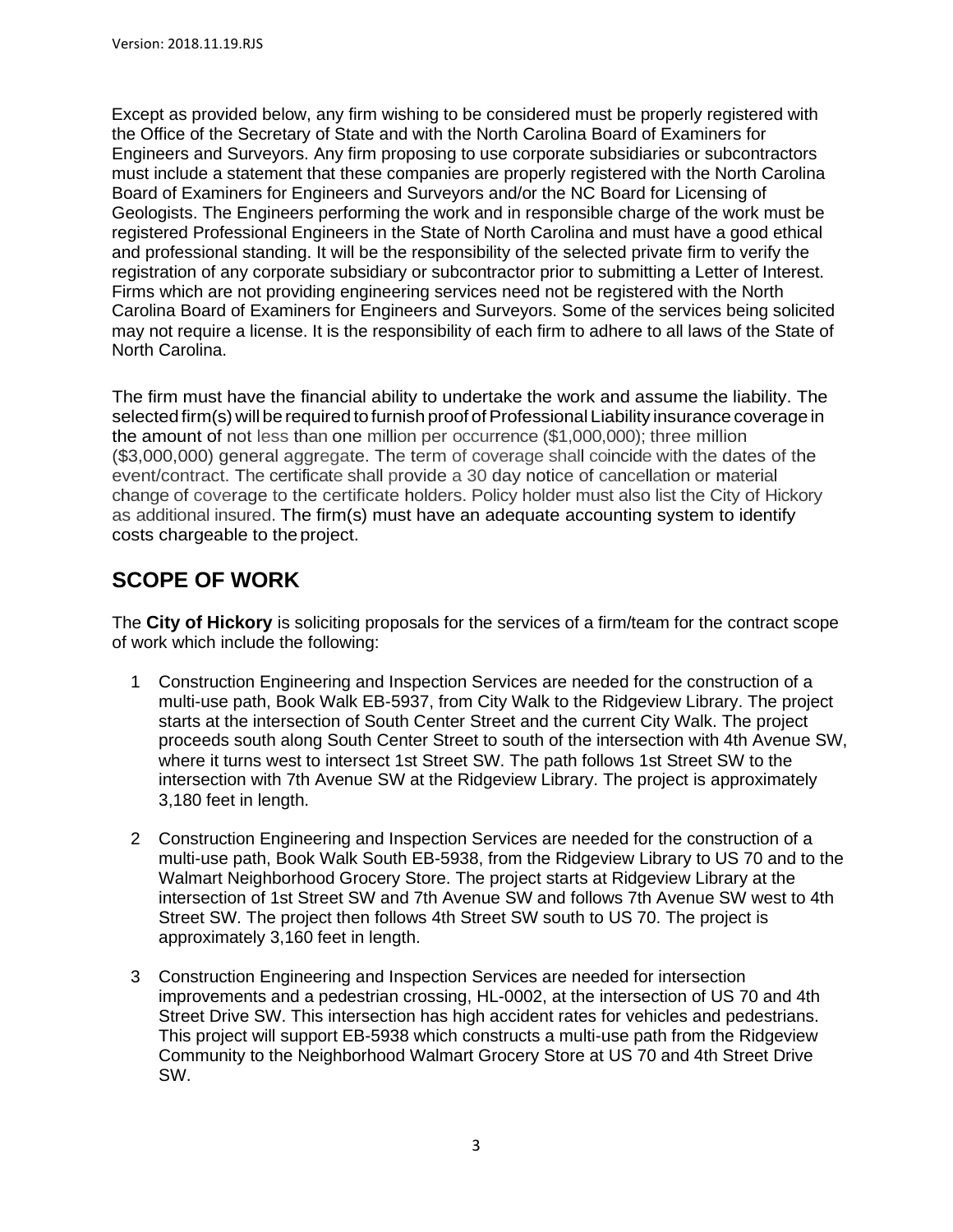- Roadway Construction Engineering and Inspections
	- o Asphalt Paving
		- **EXECOTE:** Certified QMS Roadway Technician required
		- NCDOT Conventional Density Testing Certification required
	- o Concrete Paving
		- **EXECOT Certified Concrete Field Technician required**
	- o Landscaping
	- o Utilities
- Structures Construction Engineering and Inspections
	- o Custom built pedestrian bridge.
- Contract administration in compliance with all rules, regulations, andprocedures required for federal aid funded projects

### **PROPOSED CONTRACT TIME: 18 months**

### **PROPOSED CONTRACT PAYMENT TYPE: Cost Plus**

## **SUBMITTAL REQUIREMENTS**

All LOIs are limited to **fifteen** (**15**) pages (RS-2 forms are not included in the page count) inclusive of the cover sheet, and shall be typed on 8-1/2" x 11" sheets, single-spaced, onesided.

*Fold out pages are not allowed. In order to reduce costs and to facilitate recycling, binders, dividers, tabs, etc. are prohibited. One staple in the upper left-hand corner is preferred.*

LOIs containing more than fifteen (**15**) pages will not be considered.

**One (1) signed original and four (4) copies of the LOI should be submitted along with a digital version on a thumb drive.**

**Firms submitting LOIs are encouraged to carefully check them for conformance to the requirements stated above. If LOIs do not meet ALL of these requirements, they will be disqualified. No exception will be granted.**

### **SELECTION PROCESS**

Following is a general description of the selection process:

The Local Government Agency's (LGA) Selection Committee will review all qualifying LOI submittals.

For Project-Specific Contracts (non On-Call type contracts), the LGA's Selection Committee MAY, at the LGA's discretion, shortlist a minimum of three (3) firms to be interviewed. IF APPLICABLE, dates of shortlisting and dates for interviews are shown in the section SUBMISSION SCHEDULE AND KEY DATES at the end of this RFLOI.

In order to be considered for selection, consultants must submit a complete response to this RFLOI prior to the specified deadline. Failure to submit all information in a timely manner will result in disqualification.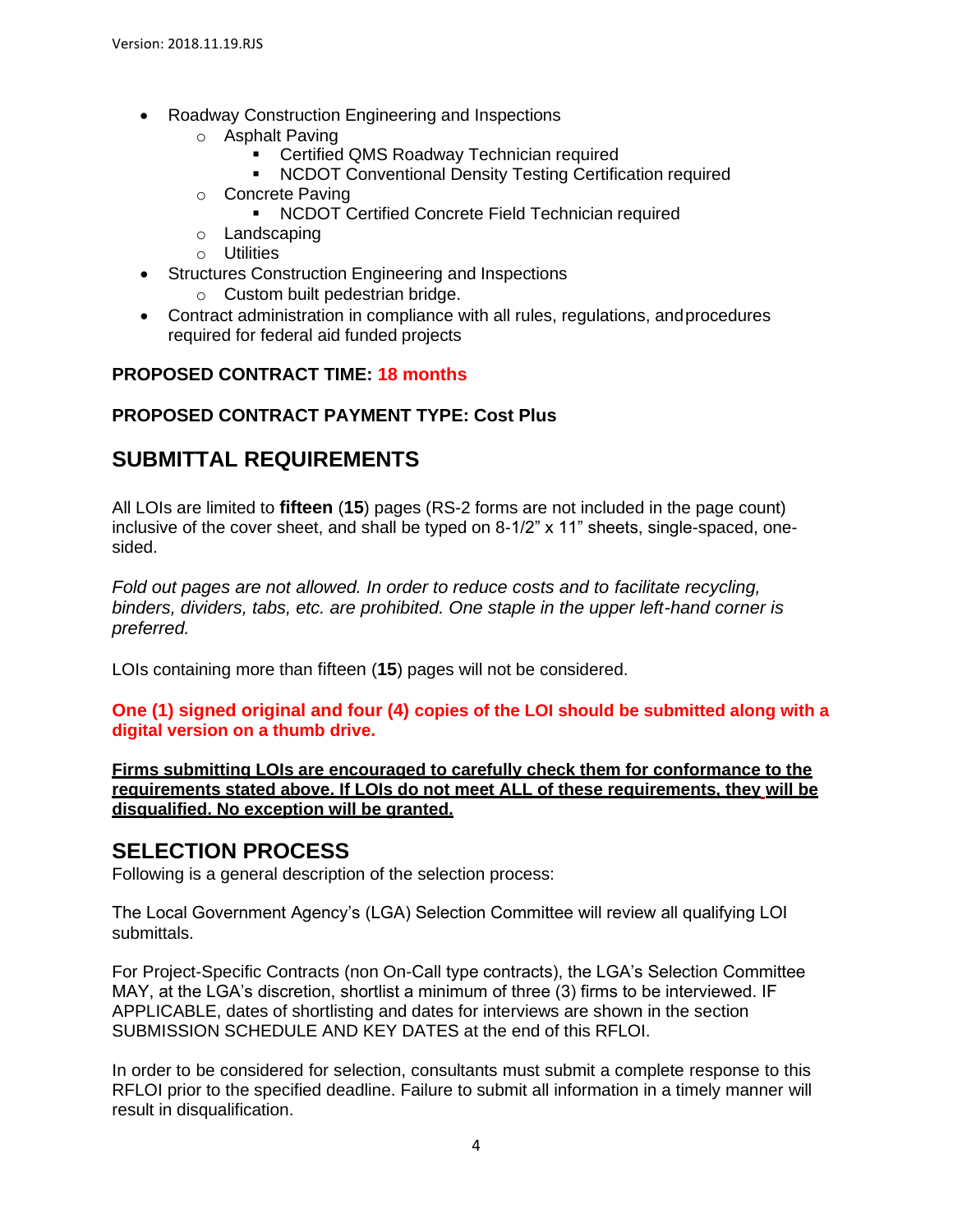# **SMALL PROFESSIONAL SERVICE FIRM (SPSF) PARTICIPATION**

The Department encourages the use of Small Professional Services Firms (SPSF). Small businesses determined to be eligible for participation in the SPSF program are those meeting size standards defined by Small Business Administration (SBA) regulations, 13 CFR Part 121 in Sector 54 under the North American Industrial Classification System (NAICS). The SPSF program is a race, ethnicity, and gender neutral program designed to increase the availability of contracting opportunities for small businesses on federal, state or locally funded contracts. SPSF participation is not contingent upon the funding source.

The Firm, at the time the Letter of Interest is submitted, shall submit a listing of all known SPSF firms that will participate in the performance of the identified work. The participation shall be submitted on NCDOT's Subconsultant Form RS-2. RS-2 forms may be accessed on NCDOT's website at NCDOT Connect Guidelines & Forms. The SPSF must be qualified with the Department to perform the work for which they are listed.

Real-time information about firms doing business with NCDOT and firms that are SPSF certified through the Contractual Services Unit is available in the Directory of Transportation Firms. The Directory can be accessed on NCDOT's website at Directory of Firms -- Complete listing of certified and prequalified firms.

The listing of an individual firm in the NCDOT's directory shall not be construed as an endorsement of the firm.

### **PREQUALIFICATION**

NCDOT maintains on file the qualifications and key personnel for each approved discipline, as well as any required samples of work. Each year on the anniversary date of the company, the firm shall renew their prequalified disciplines. If your firm has not renewed its application as required by your anniversary date or if your firm is not currently prequalified, please submit an application **prior to submittal of your LOI**. An application may be accessed on the website at Prequalifying Private Consulting Firms -- Learn how to become Prequalified as a Private Consulting Firm with NCDOT. Having this data on file eliminates the need to resubmit this data with each letter of interest. Even though specific DBE/MBE/WBE goals are not required for this project, NCDOT is committed to providing opportunity for small and disadvantaged businesses to perform on its contracts through established goals. The Firm, subconsultant and subfirm shall not discriminate on the basis of race, religion, color, national origin, age, disability or sex in the performance of this contract.

## **SELECTION CRITERIA**

#### **All prequalified firms who submit responsive letters of interest will be considered.**

In selecting a firm/team, the selection committee will take into consideration qualification information including such factors as: 1.**30% =** Firm Experience.

- 2.**30% =** Project Manager & Key Staff Experience.
- 3.**20% =** Past Performance with Similar Projects (Budget, Schedule, etc).
- 4.**20% =** Technical Approach.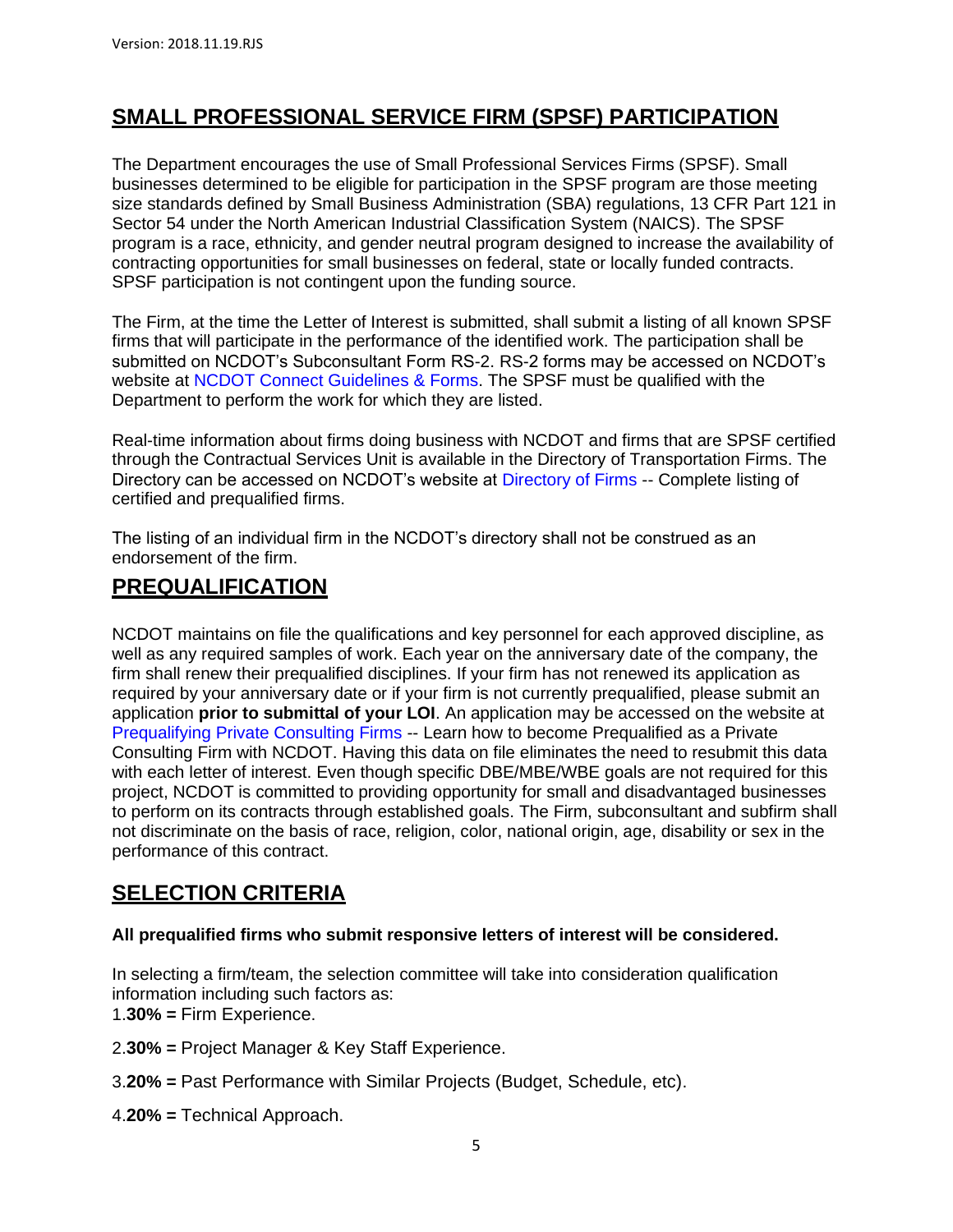After reviewing qualifications, if firms are equal on the evaluation review, then those qualified firms with proposed SPSF participation will be given priority consideration.

## **SUBMISSION ORGANIZATION AND INFORMATION REQUIREMENTS**

The LOI should be addressed to **Ms. Yaidee Fox, Assistant to the City Manager,** and must include the name, address, telephone number, and e-mail address of the prime consultant's contact person for this RFLOI.

The LOI must also include the information outlined below:

#### Chapter 1 - Introduction

The Introduction should demonstrate the consultant's overall qualifications to fulfill the requirements of the scope of work and should contain the following elements of information:

- Expression of firm's interest in the work;
- Statement of whether firm is on register;
- Date of most recent private engineering firm qualification;
- Statement regarding firm's(') possible conflict of interest for the work; and
- Summation of information contained in the letter of interest.

### Chapter 2 - Team Qualifications

This chapter should elaborate on the general information presented in the introduction, to establish the credentials and experience of the consultant to undertake this type of effort. The following must be included:

- 1. Identify recent, similar projects the firm, acting as the prime contractor, has conducted which demonstrates its ability to conduct and manage the project. Provide a synopsis of each project and include the date completed, and contact person.
- 2. If subconsultants are involved, provide corresponding information describing their qualifications as requested in bullet number 1 above.

### Chapter 3 - Team Experience

This chapter must provide the names, classifications, and location of the firm's North Carolina employees and resources to be assigned to the advertised work; and the professional credentials and experience of the persons assigned to the project, along with any unique qualifications of key personnel. Although standard personnel resumes may be included, identify pertinent team experience to be applied to this project. Specifically, interested in the experience, expertise, and total quality of the consultant's proposed team. If principals of the firm will not be actively involved in the study/contract/project, do not list them. The submittal shall clearly indicate the Consultant's Project Manager, other key Team Members and his/her qualifications for the proposed work. Also, include the team's organization chart for the Project / Plan. A Capacity Chart / Graph (available work force) should also be included. Any other pertinent information should also be listed in this section.

*Note:* If a project team or subconsultant encounters personnel changes, or any other changes of significance dealing with the company, NCDOT should be notified immediately.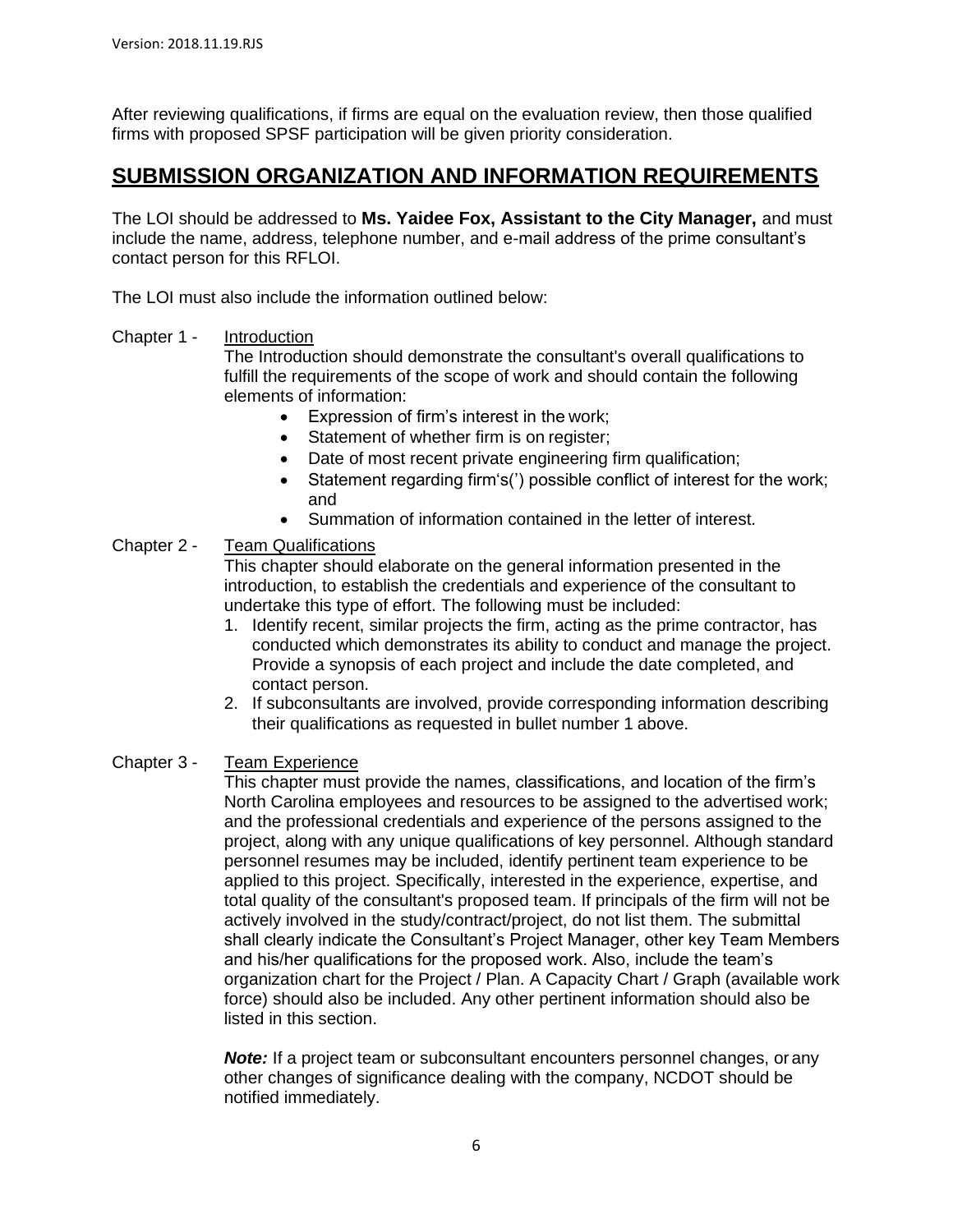#### Chapter 4 - Technical Approach

The consultant shall provide information on its understanding of, and approach to accomplish, this project, including their envisioned scope for the work and any innovative ideas/approaches, and a schedule to achieve the dates outlined in this RFLOI (if any project-specific dates are outlined below).

#### APPENDICES-

CONSULTANT CERTIFICATION Form RS-2

Completed Form RS-2 forms SHALL be submitted with the firm's letter of interest. This section is limited to the number of pages required to provide the requested information.

Submit Form RS-2 forms for the following:

- **Prime Consultant firm**
	- ➢ Prime Consultant Form RS-2 Rev 1/14/08; and
- **ANY/ALL Subconsultant firms** to be, or anticipated to be, utilized by your firm.
	- ➢ Subconsultant Form RS-2 Rev 1/15/08.
	- $\triangleright$  In the event the firm has no subconsultant, it is required that this be indicated on the Subconsultant Form RS-2 by entering the word "None" or the number "ZERO" and signing the form.

Complete and sign each Form RS-2 (instructions are listed on the form).

The required forms are available on the Department's website at: https://connect.ncdot.gov/business/consultants/Pages/Guidelines-Forms.aspx

Prime Consultant Form RS-2

Subconsultant Form RS-2

All correspondence, and questions concerning this RFLOI should be directed to **Yaidee Fox** at *[yfox@hickorync.gov](mailto:yfox@hickorync.gov)***.**

IF APPLICABLE, questions may be submitted electronically only, to the contact above. Responses will be issued in the form of an addendum available to all interested parties. Interested parties should also send a request, by email only, to the person listed above to be placed on a public correspondence list to ensure future updates regarding the RFLOI or other project information can be conveyed. Questions must be submitted to the person listed above no later than **May 5, 2022.** The last addendum will be issued no later than **May 9, 2022.**